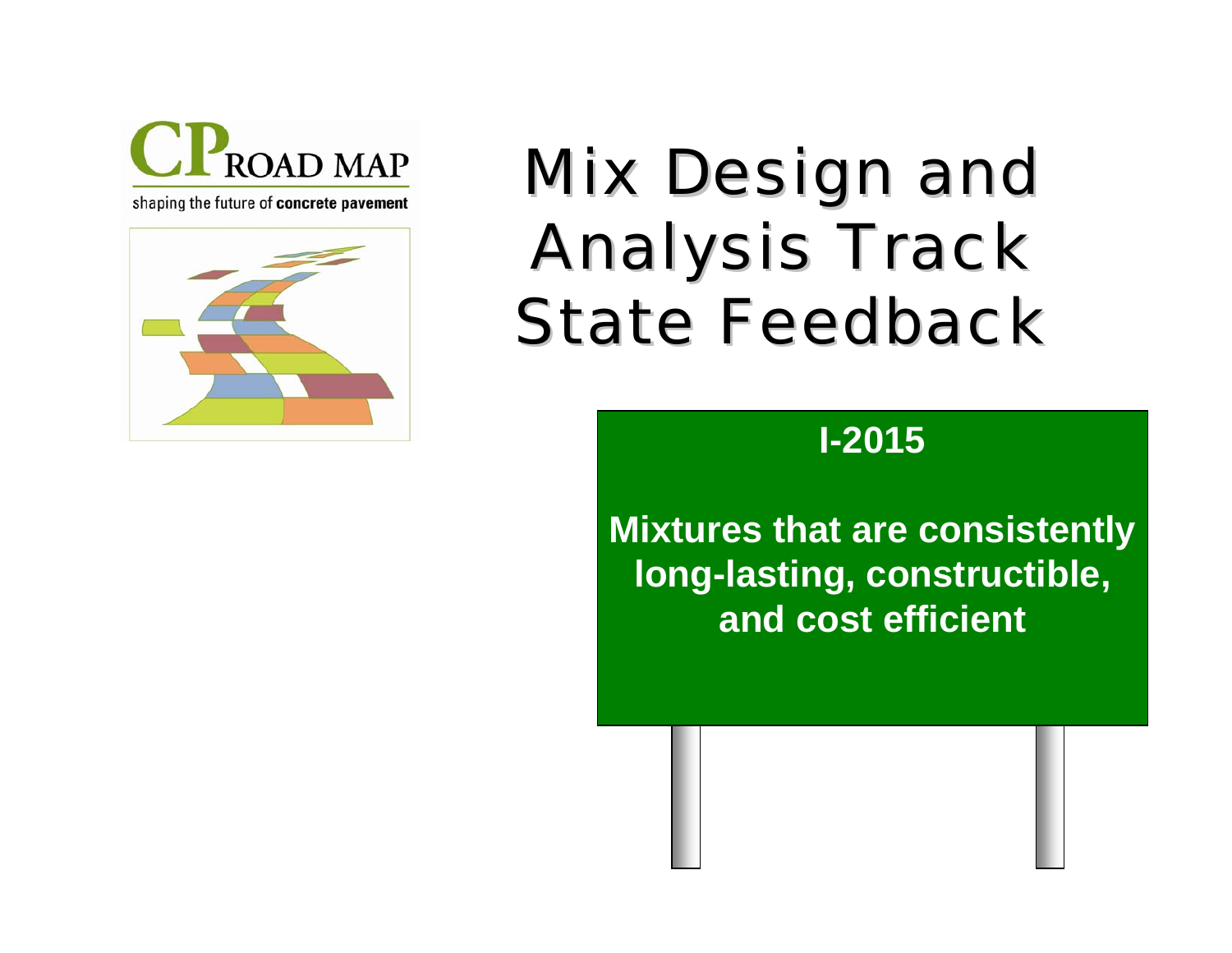#### **Track 1. Mix Design Analysis**

Goal: Mixtures that are sustainable and consistently long-lasting, constructible, and cost-efficient

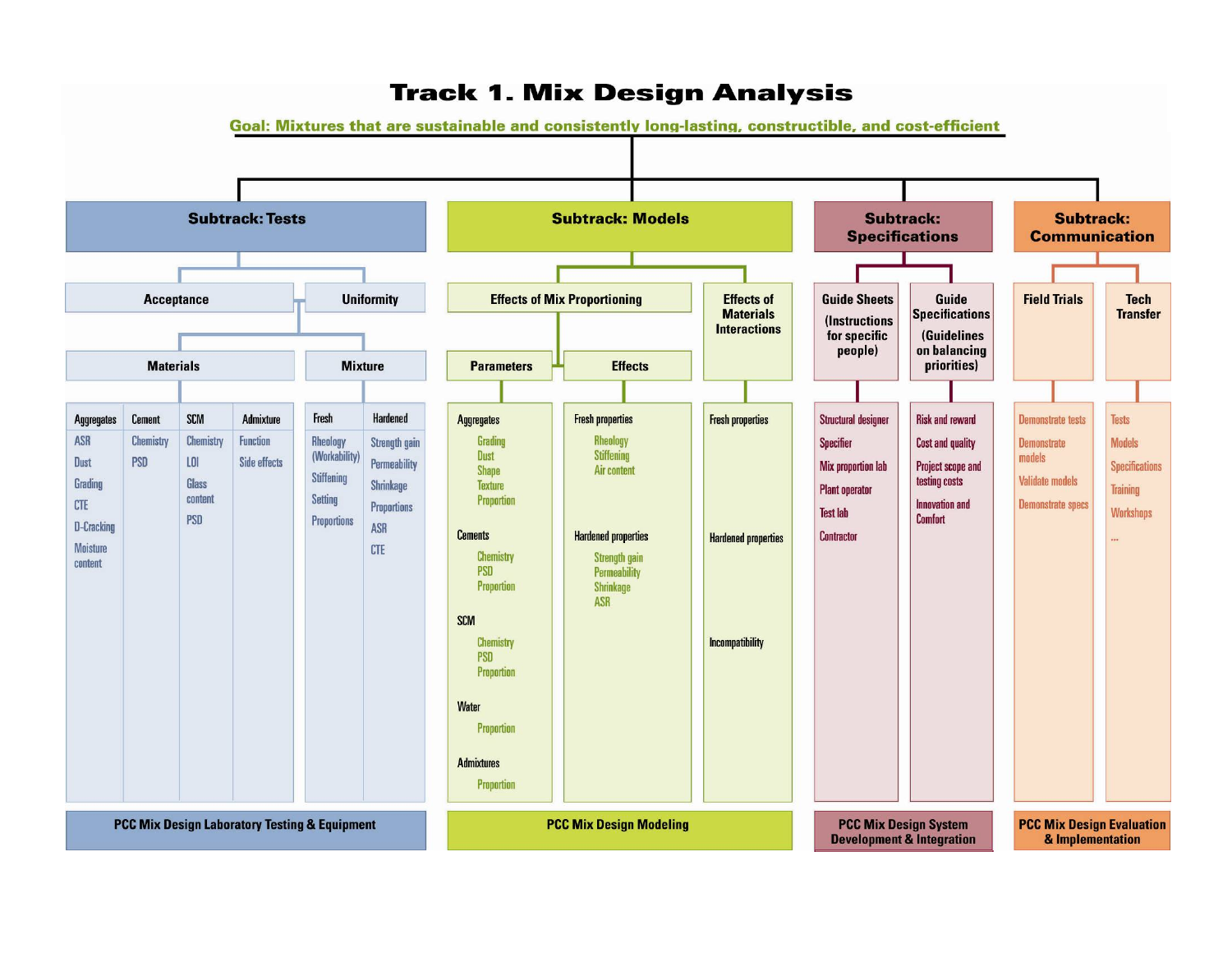## Which tasks do we want first?

**The States have voted…Nine of them anyway**



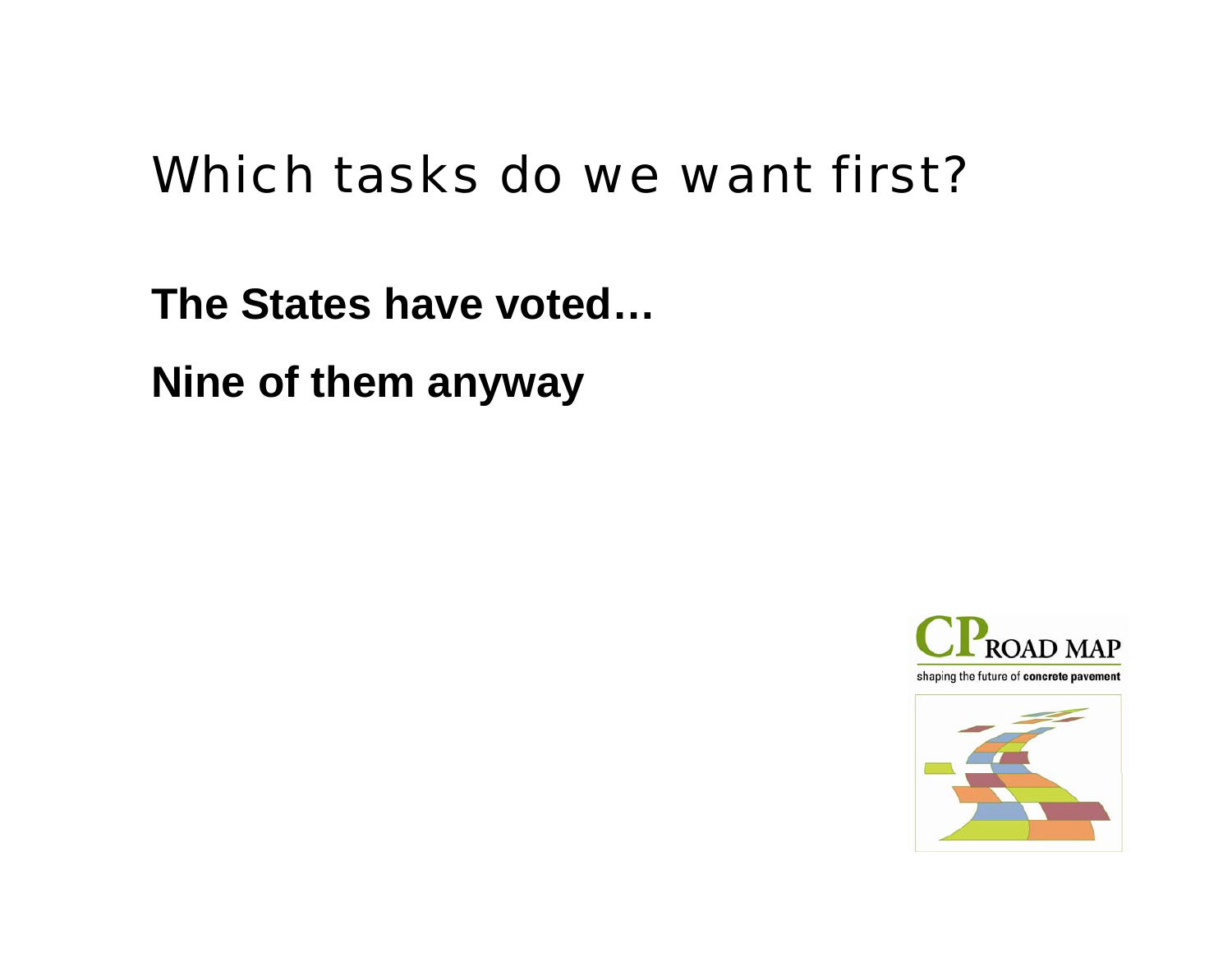- **1.What are the things you wish you could measure in a concrete mixture?**
- Properties to predict durability (5)
- Water content and w/cm (3)
- Rheology (3)
- Air entrainment at the paver (2)
- Curing (2)
- Its emotional state of being (2)
- In-place strength test method
- Real time evaporation rates
- Incompatibility



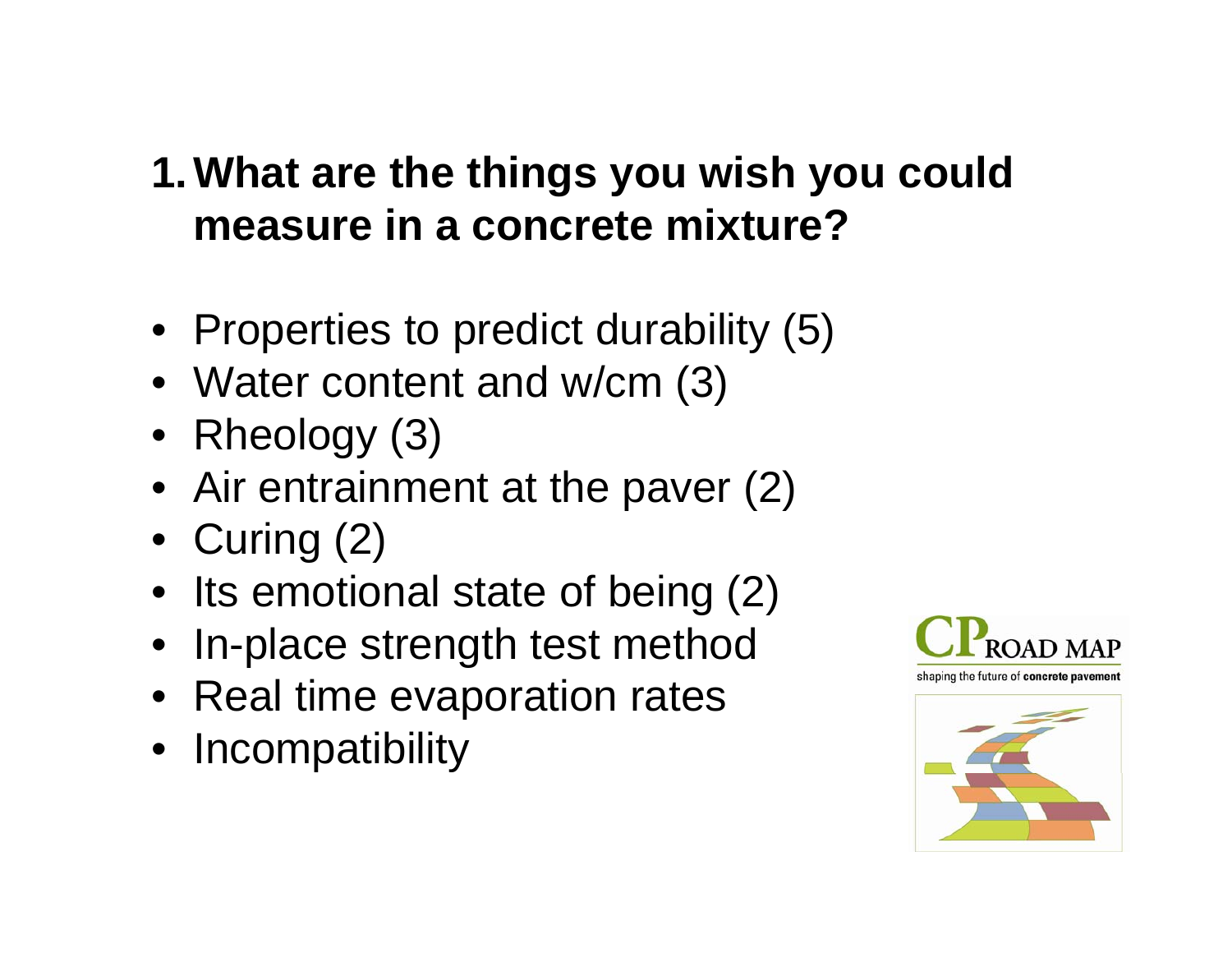#### **2.What are the causes of materials / mix related failures that you experience?**

- Durability related to air void system (5)
- Incompatibilities (2)
- Freeze-thaw
- D-Cracking
- Late ettringite formation
- Excessive aggregate absorption
- Excessive deicers/anti-icers
- Excessive alkali
- ASR



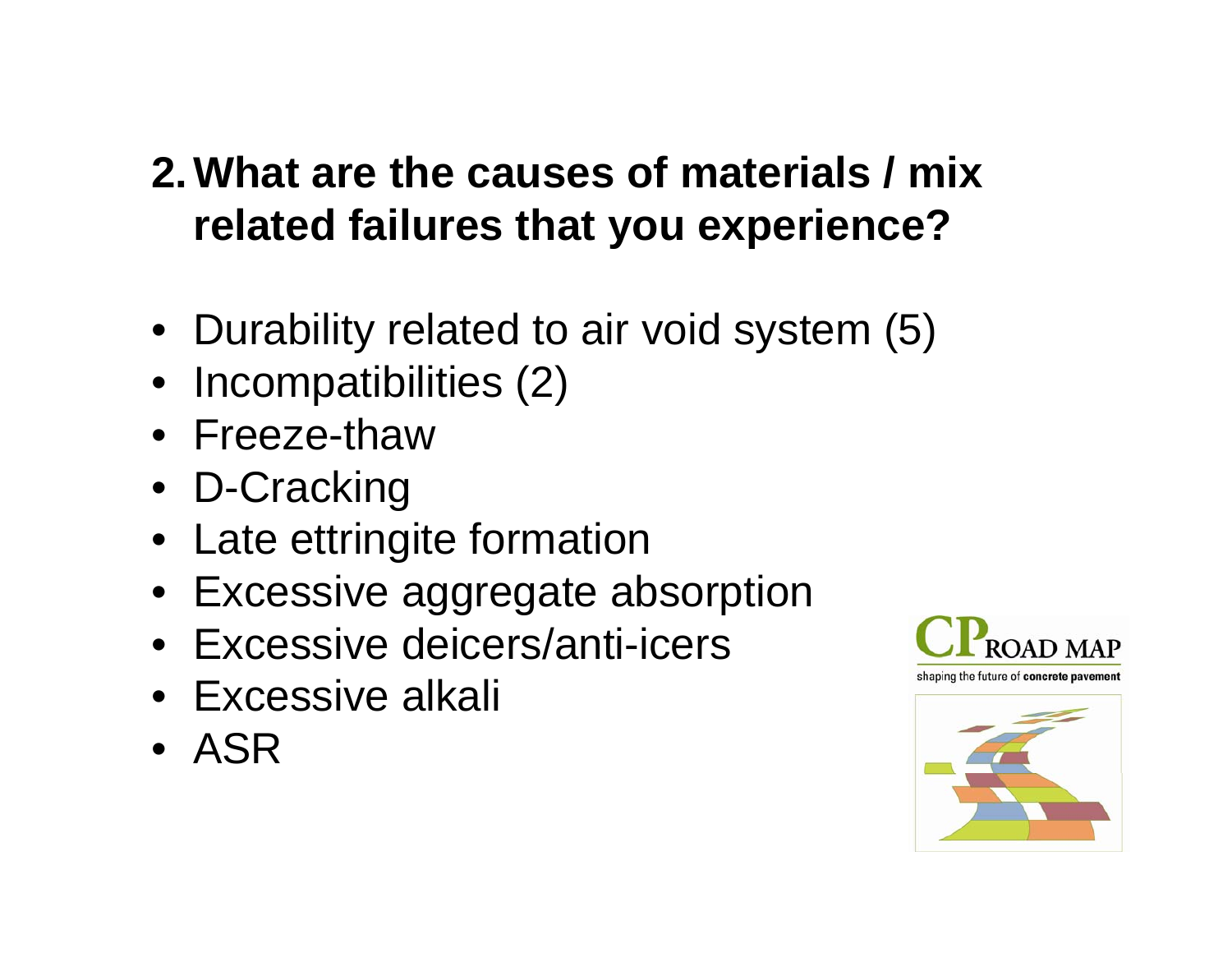#### **2.What are the causes of materials / mix related failures that you experience?**

- Gap graded aggregates (2)
- Improper/inadequate curing (2)
- Cracking (2)
- Unapproved materials
- High cement contents
- Poor construction practices
- Aggregate and concrete handling
- Poor finishing
- Hot weather/cold weather construction
- Low strength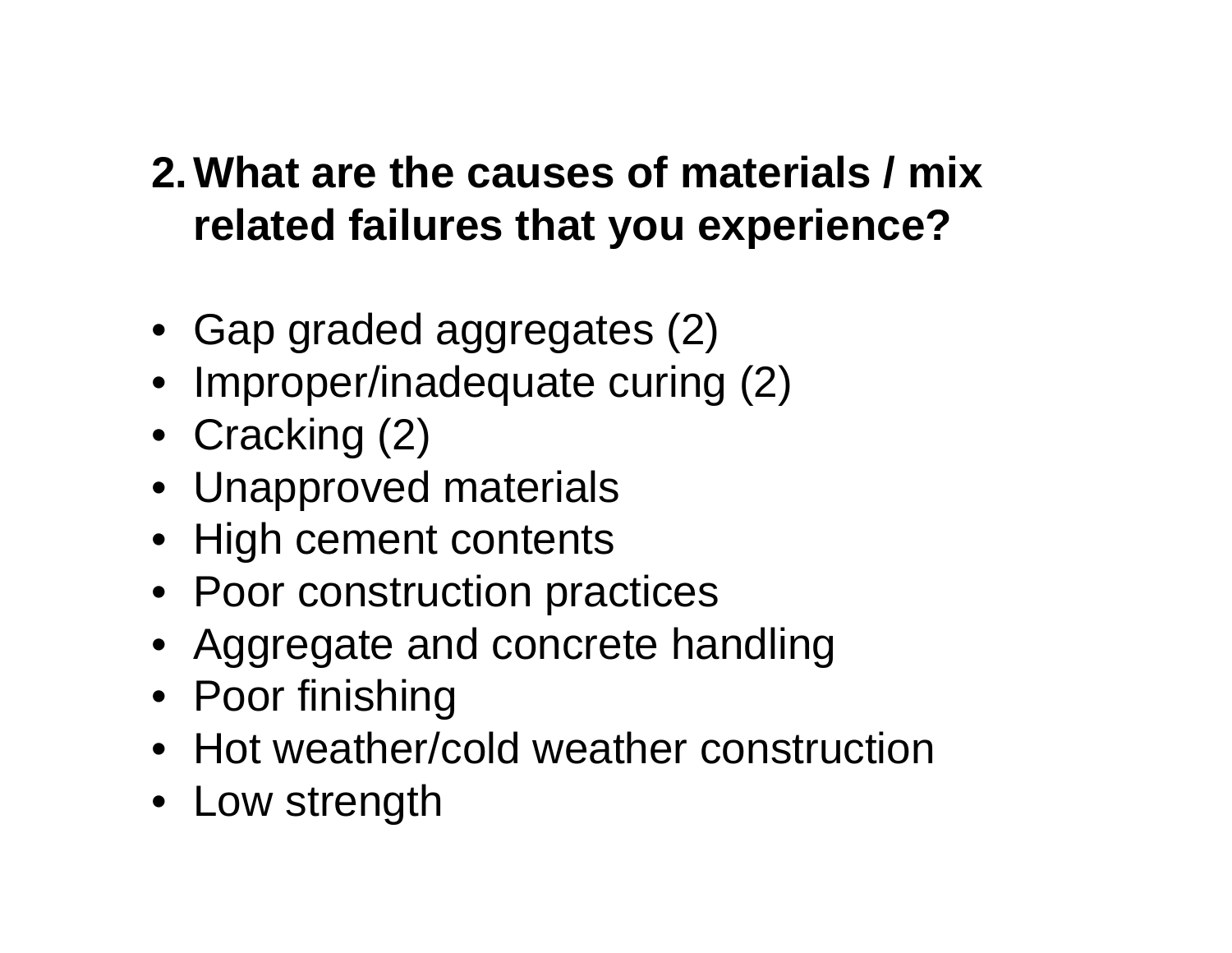#### **3.Would you use a guide specification if one were prepared?**

- Yes (3)
- Yes, if ... (3)
- Maybe (3)
- Probably not



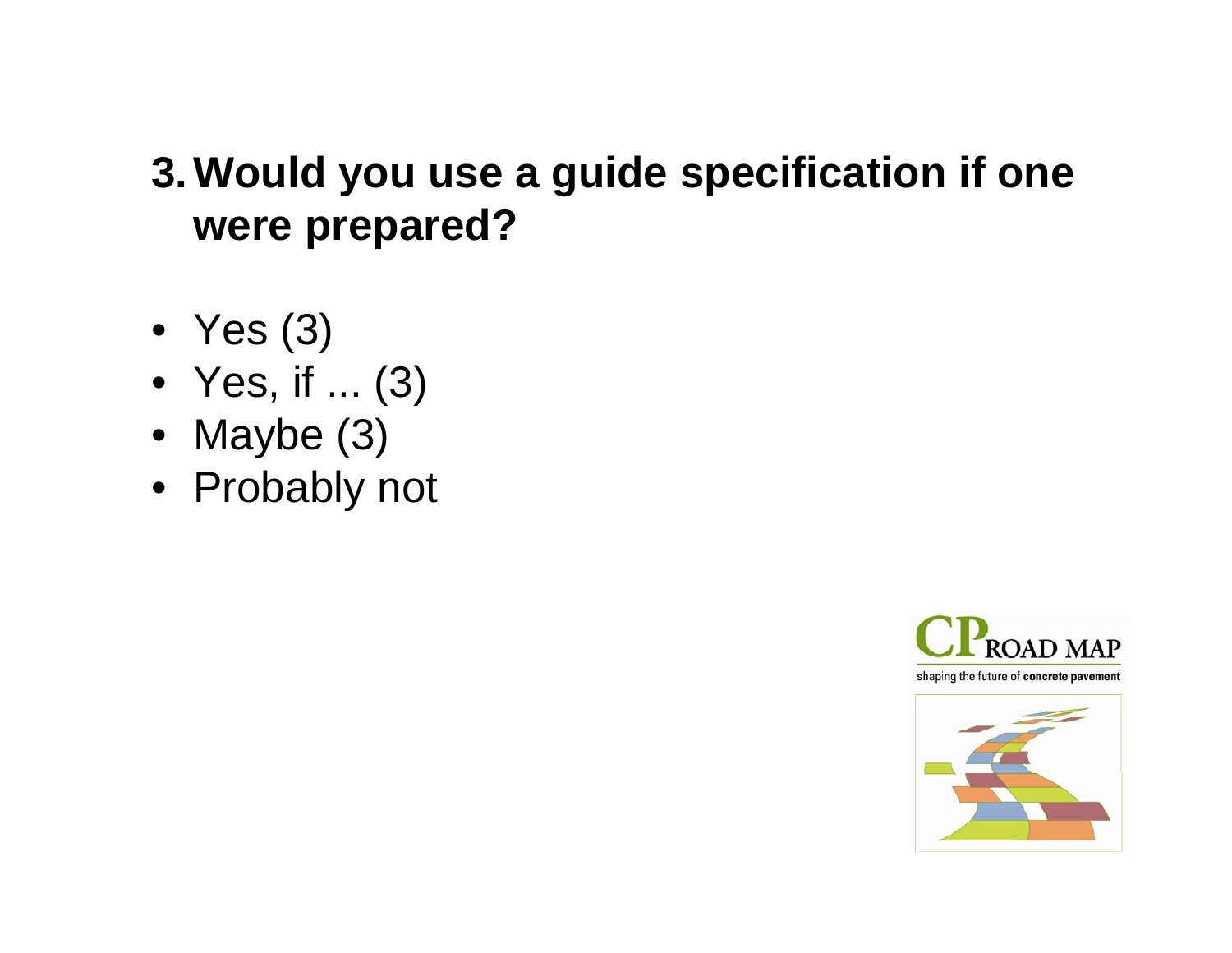#### **4.What should be the two greatest priorities for the mix track?**

- Tests and models to predict long-term performance based upon construction data (3)
- Tests for acceptance and uniformity (3)
- Permeability (2)
- Minimum cementitious materials content? (2)
- Fast and reliable test for freeze-thaw durability
- Correlation of laboratory testing with field performance
- ASR
- How much air is really necessary?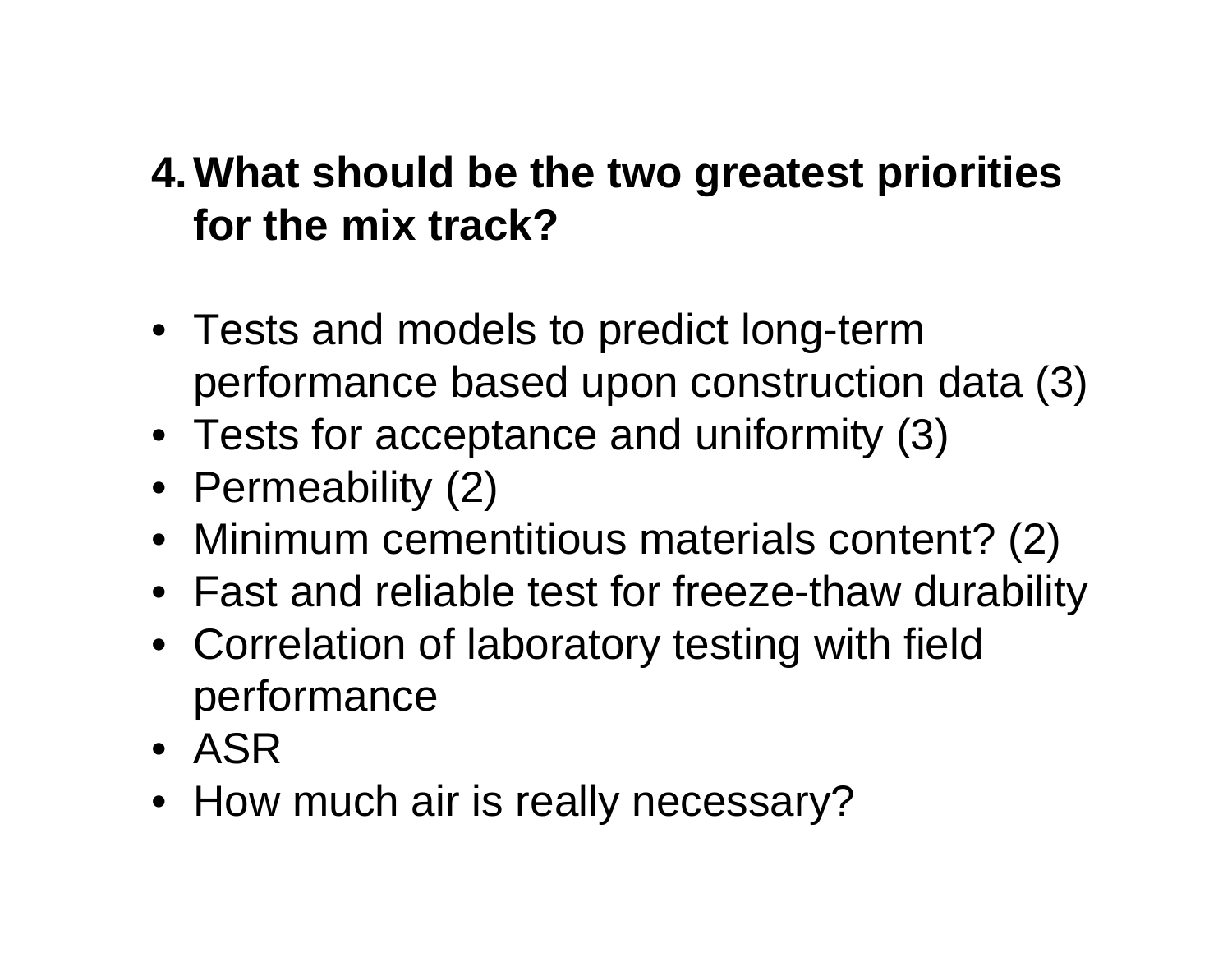#### **4.What should be the two greatest priorities for the mix track?**

- Quick delivery & thorough coverage
- Drop use strength for acceptance of "good" concrete
- Guidelines for different classes of concrete mixtures relative the application
- Define what we expect in terms of durability
- Work should be balanced between concrete structures and concrete pavements
- Standard mix design procedure
- Acceptable variability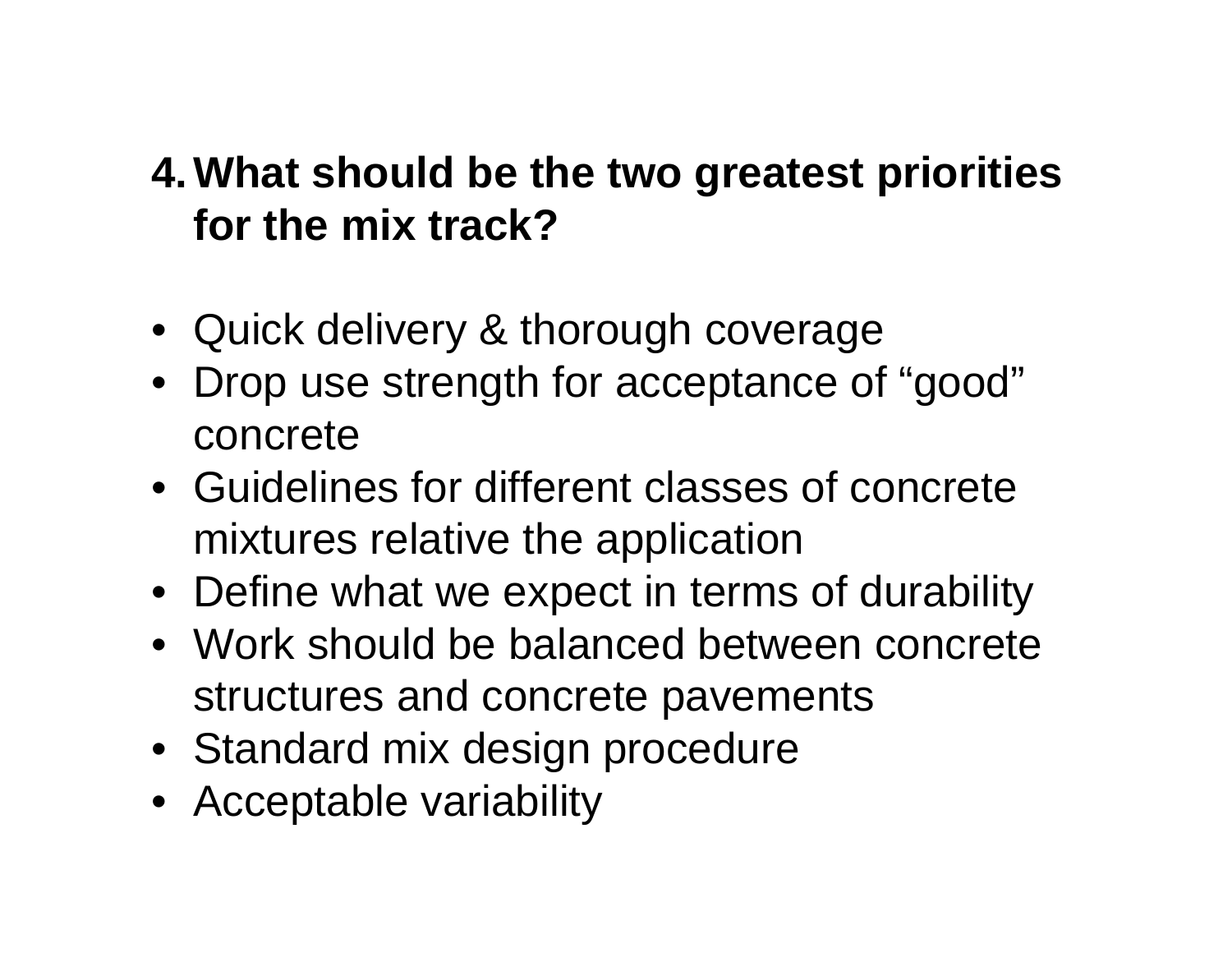#### **5.What immediate tasks or actions should we do to address those priorities?**

- Testing equipment and methods (2)
- Good tests and models
- Education and outreach
- Understand the current state of the industry in terms of production versus quality
- Understand sustainability parameters
- Equipment user groups
- Procedures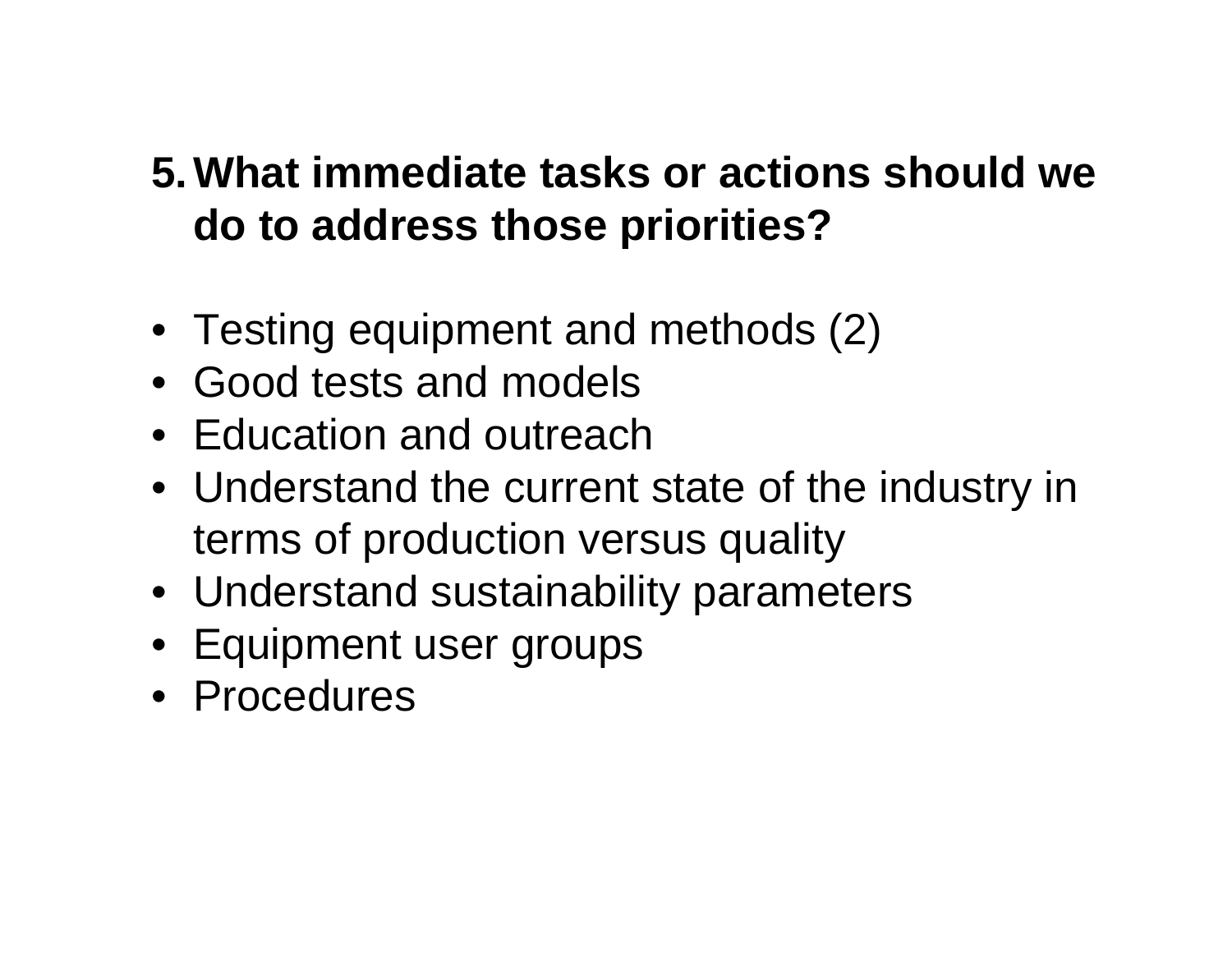#### **Review of Current Work (RIP)**

9

8

4

1

- Quality
- Models
- Air void system 6
- Durability
- Mix proportions 4
- Cracking 2
- Corrosion 1
- Sustainability 1
- Rheology